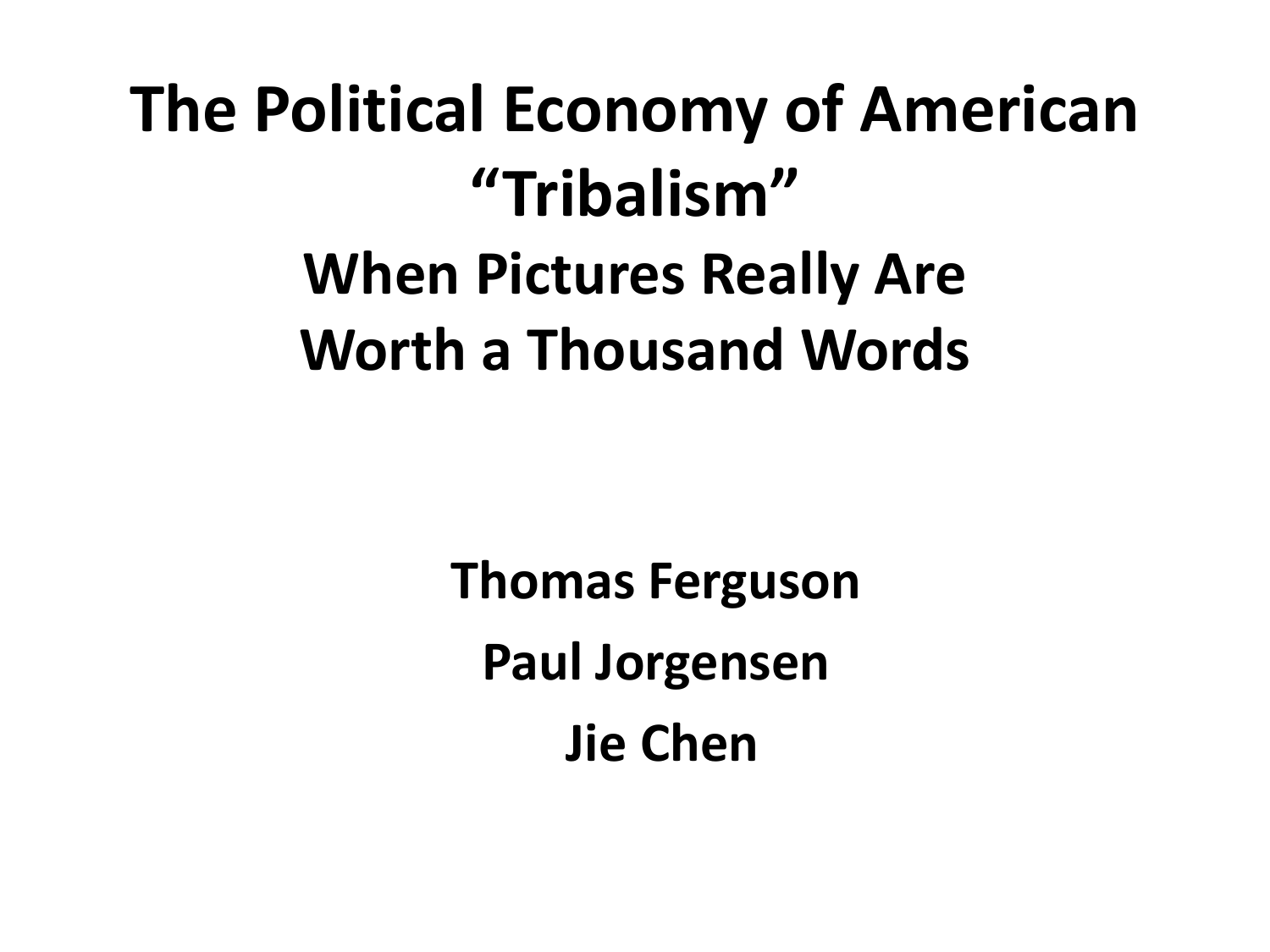#### **Talk about "tribalism" in American politics is all the rage.**

**But in politics the chiefs of the tribes do almost all the talking. And they raise money, on a colossal scale.**

**So, take a look. Does their fundraising reflect a tide of small donations from masses of concerned Americans they are speaking for?**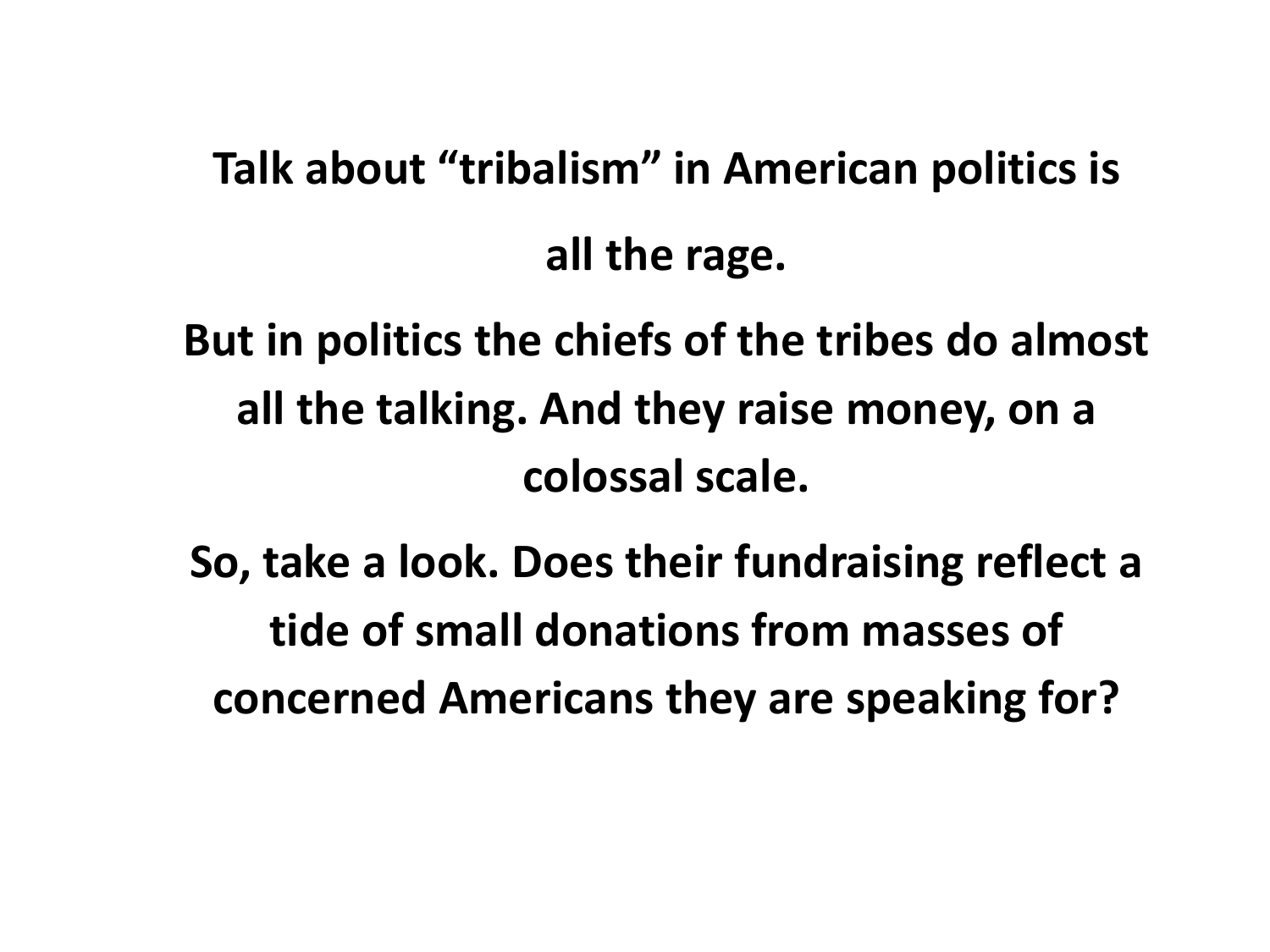#### Size of Contributions: Profiles of American Political Leaders, 2016 Cycle

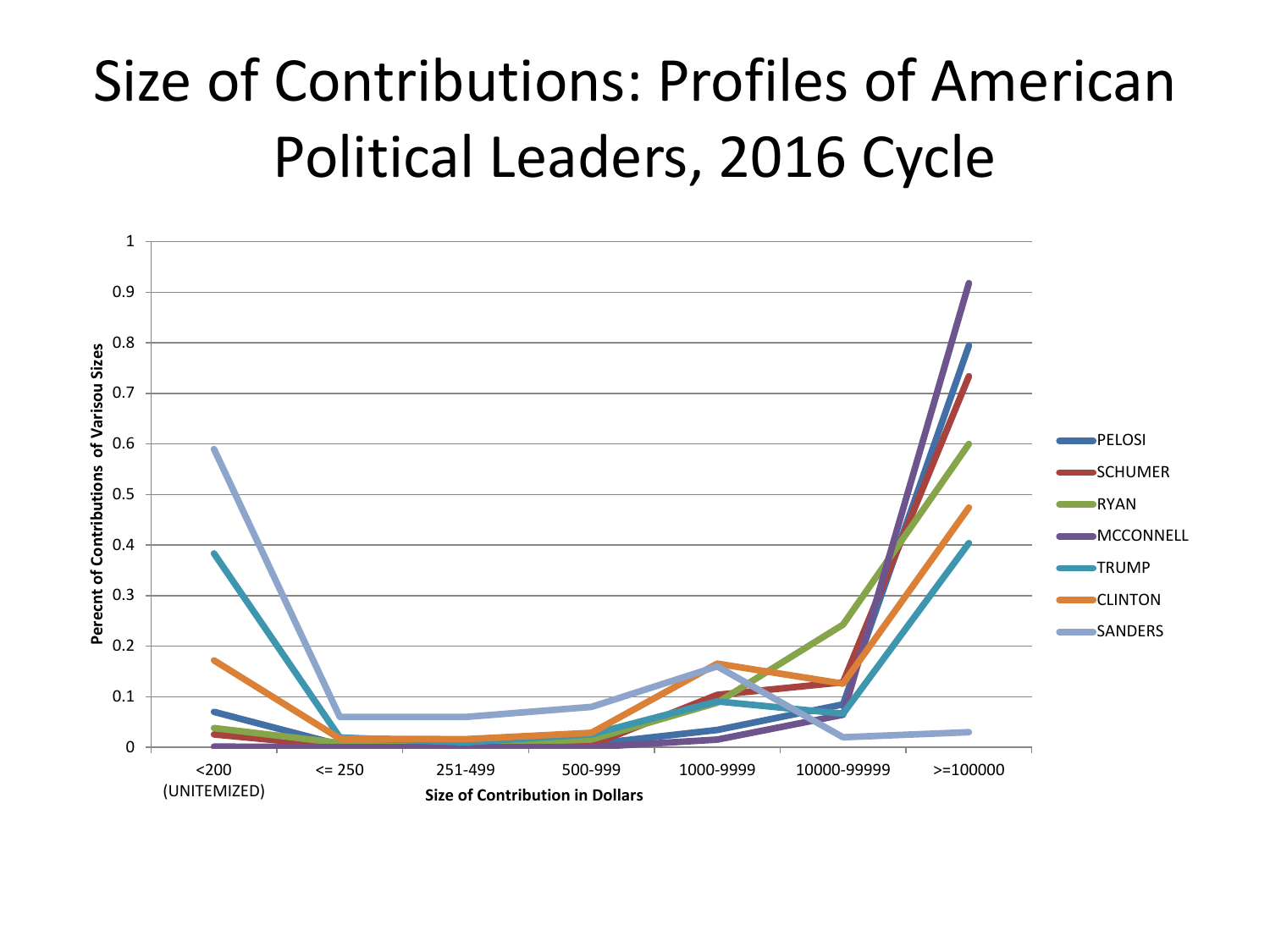#### **The Lesson:**

**Political leaders of both major parties depend heavily on large contributions --over \$100,000 per 2 year election cycle. Mitch McConnell is uniquely reliant on them. In 2016 Clinton relied more on them than Trump, though both had high levels. Bernie Sanders was the one exception. Almost 60% of his were below the \$200 limit for itemization. He received essentially no large contributions. Trump also received substantial small contributions.**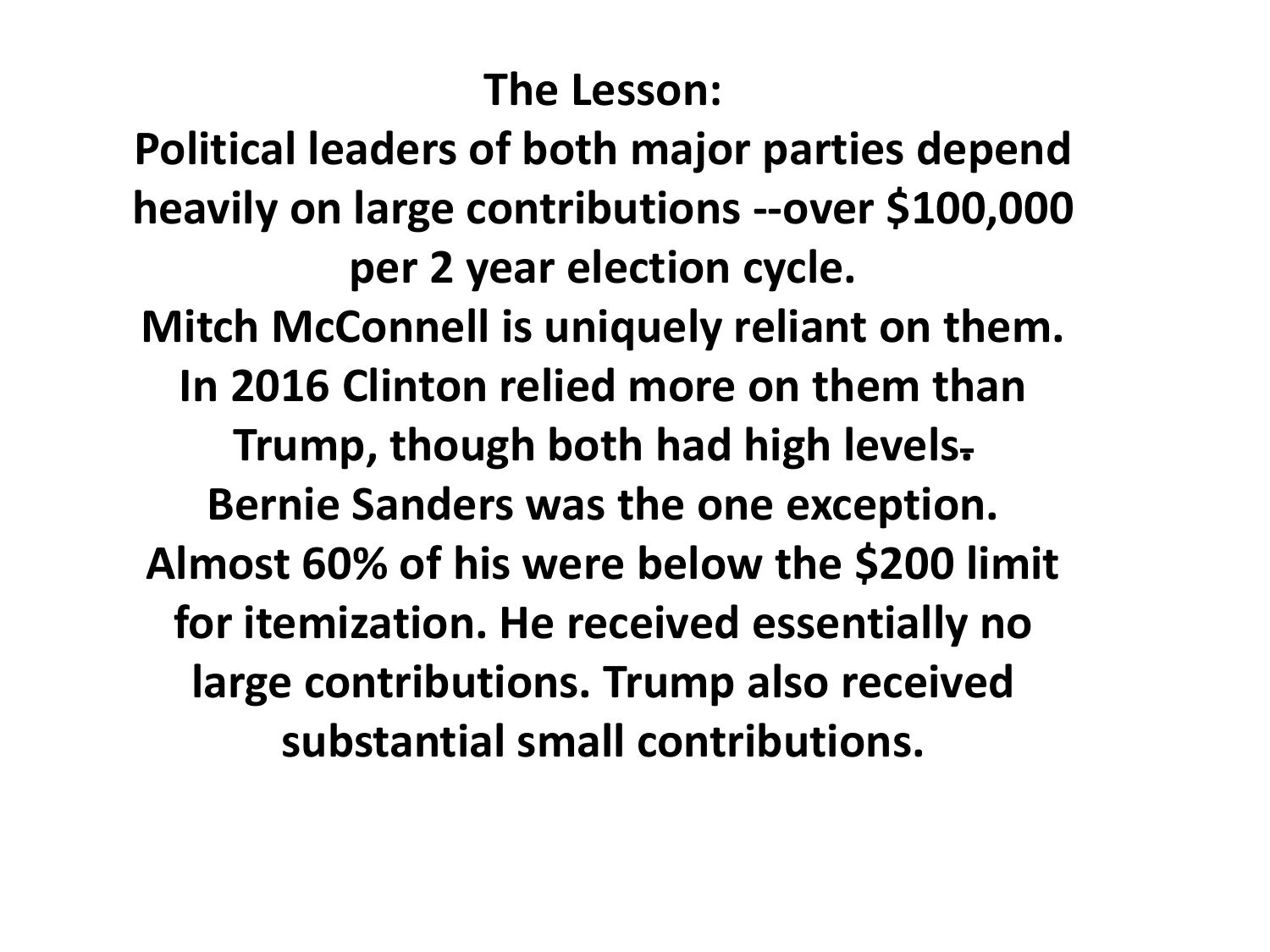**But perhaps through some miracle of democracy elections express the will of the people anyway? Check out these pictures.**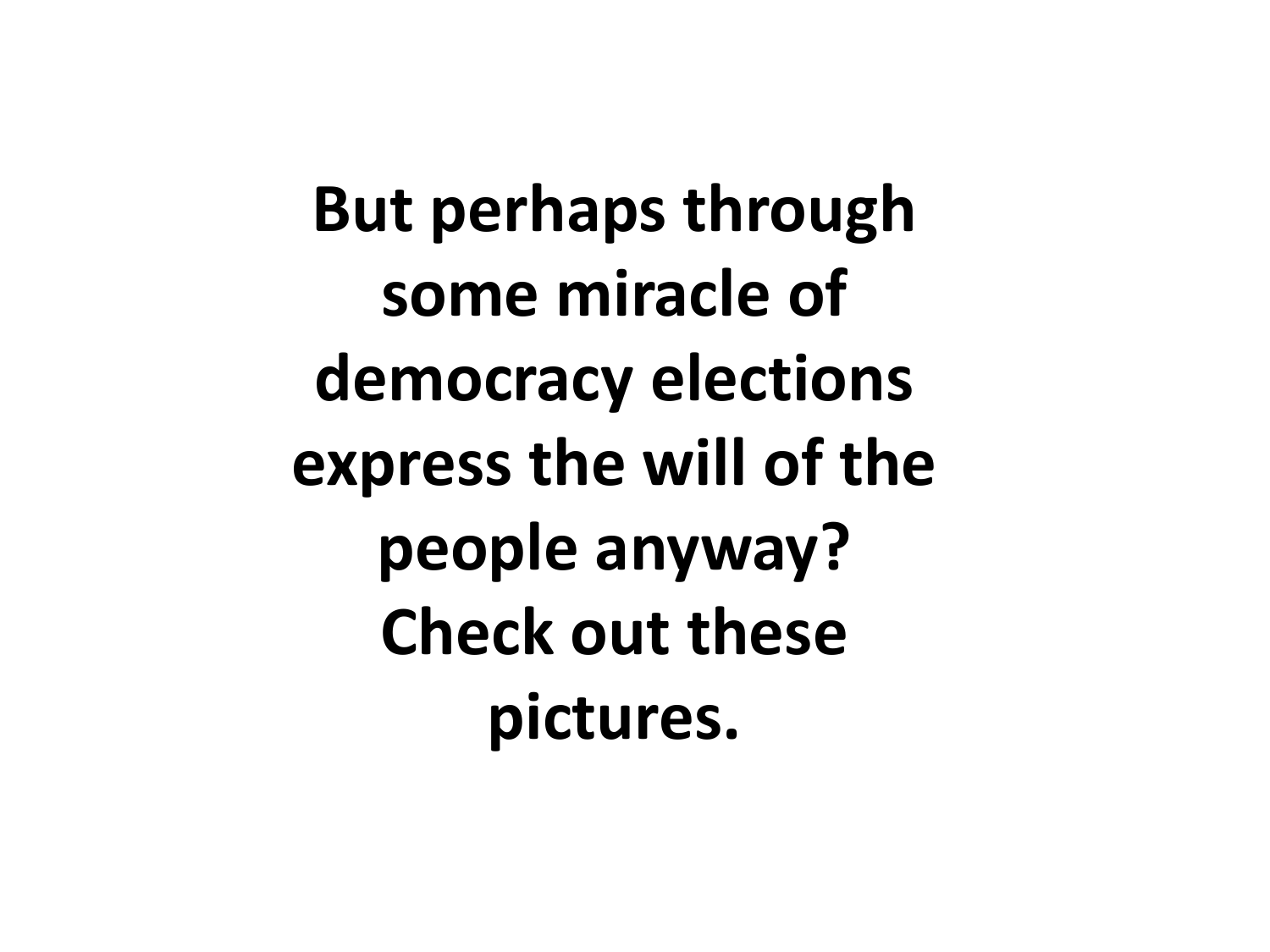#### What would the sound of money talking look like? How about a straight line?

The vote split between the parties closely tracks the money division; e.g., 2016 Congressional elections

2016 House Data

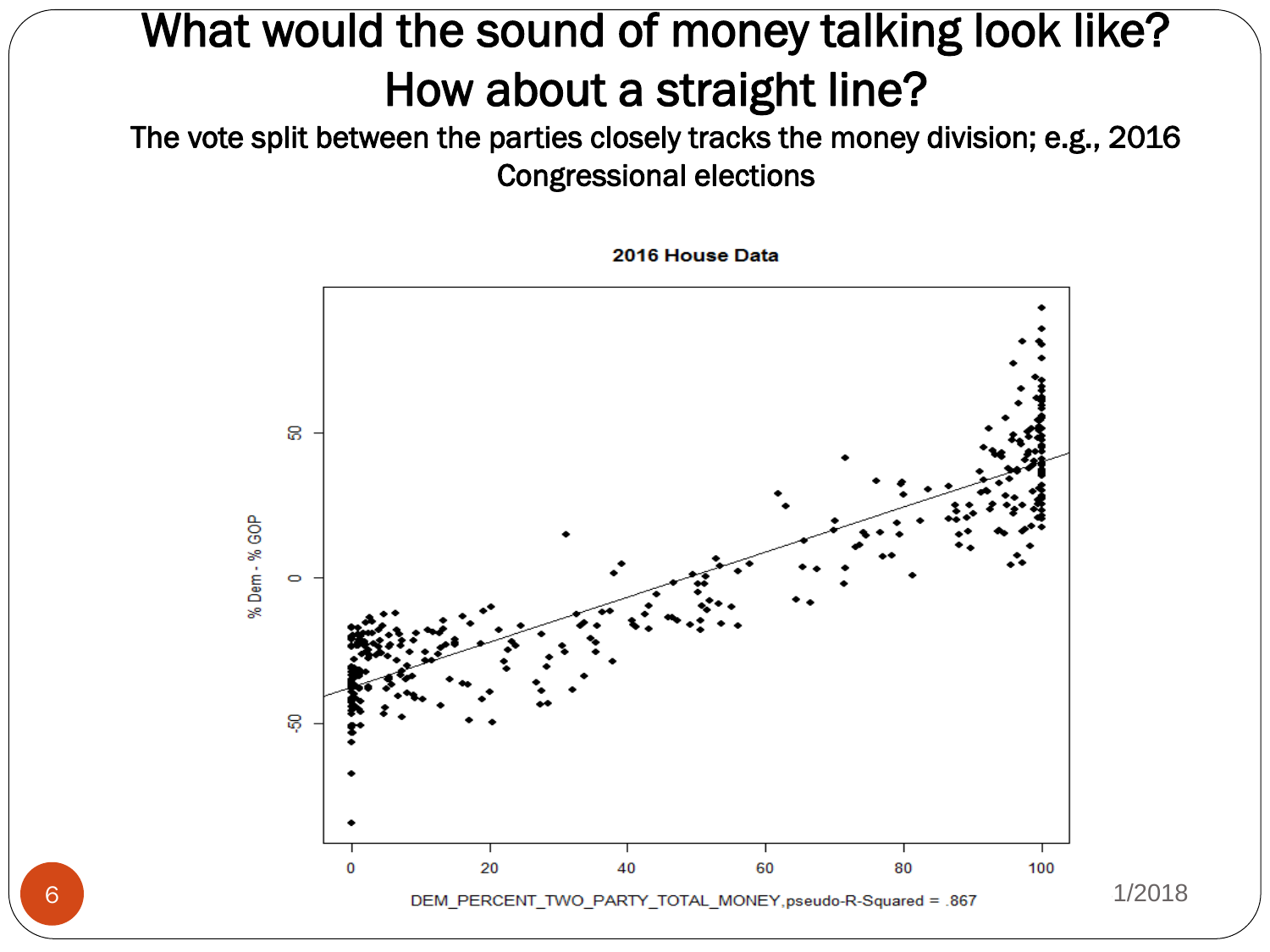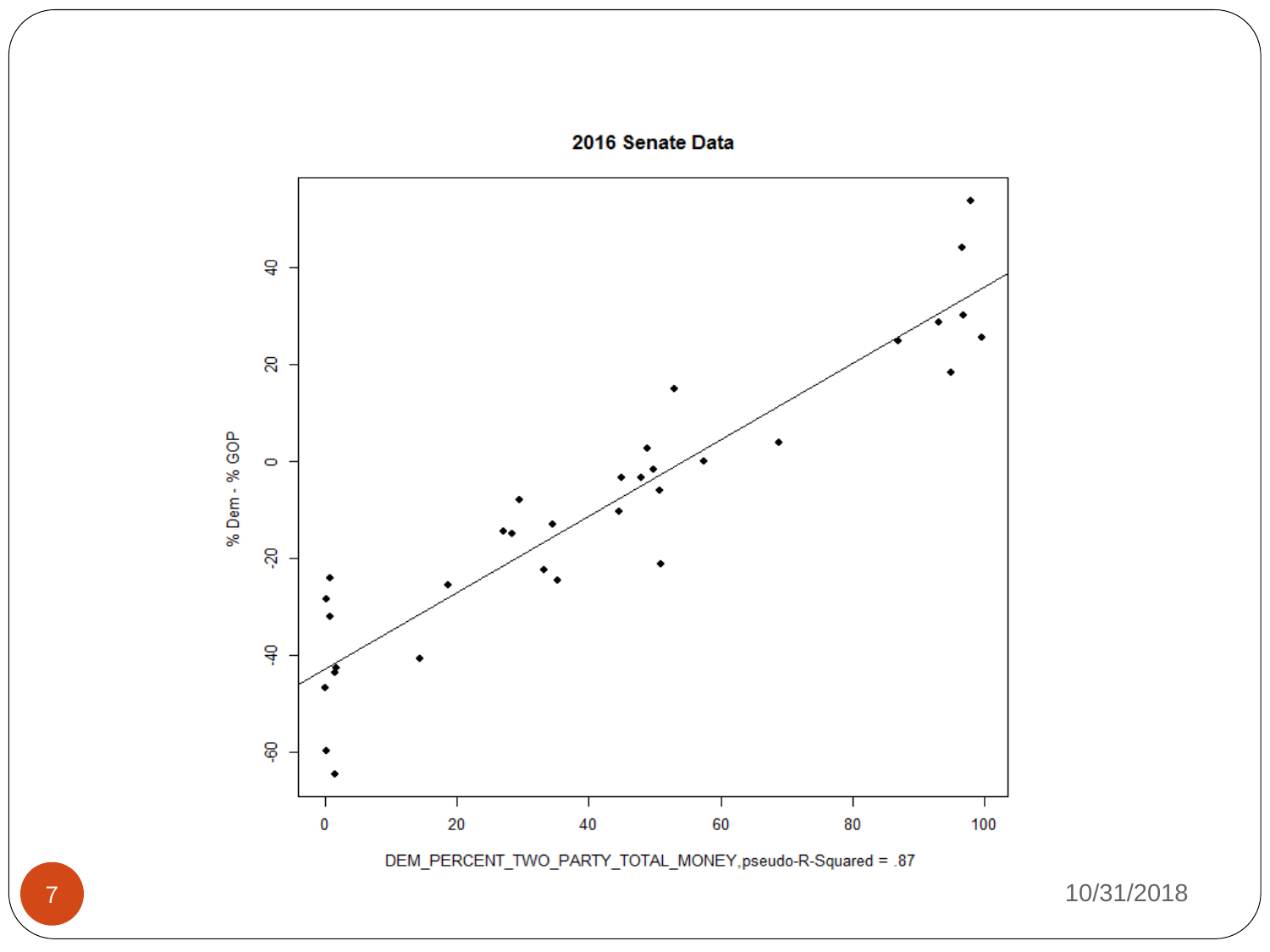**All American elections for which the data exist show the same linear relationship between money spent and electoral results (Ferguson, Jorgensen, Chen, 2016).**

**But it's not a pathology peculiar to the US.**

**French parliamentary and municipal elections show the same pattern (Cage, 2018).**

8 10/31/2018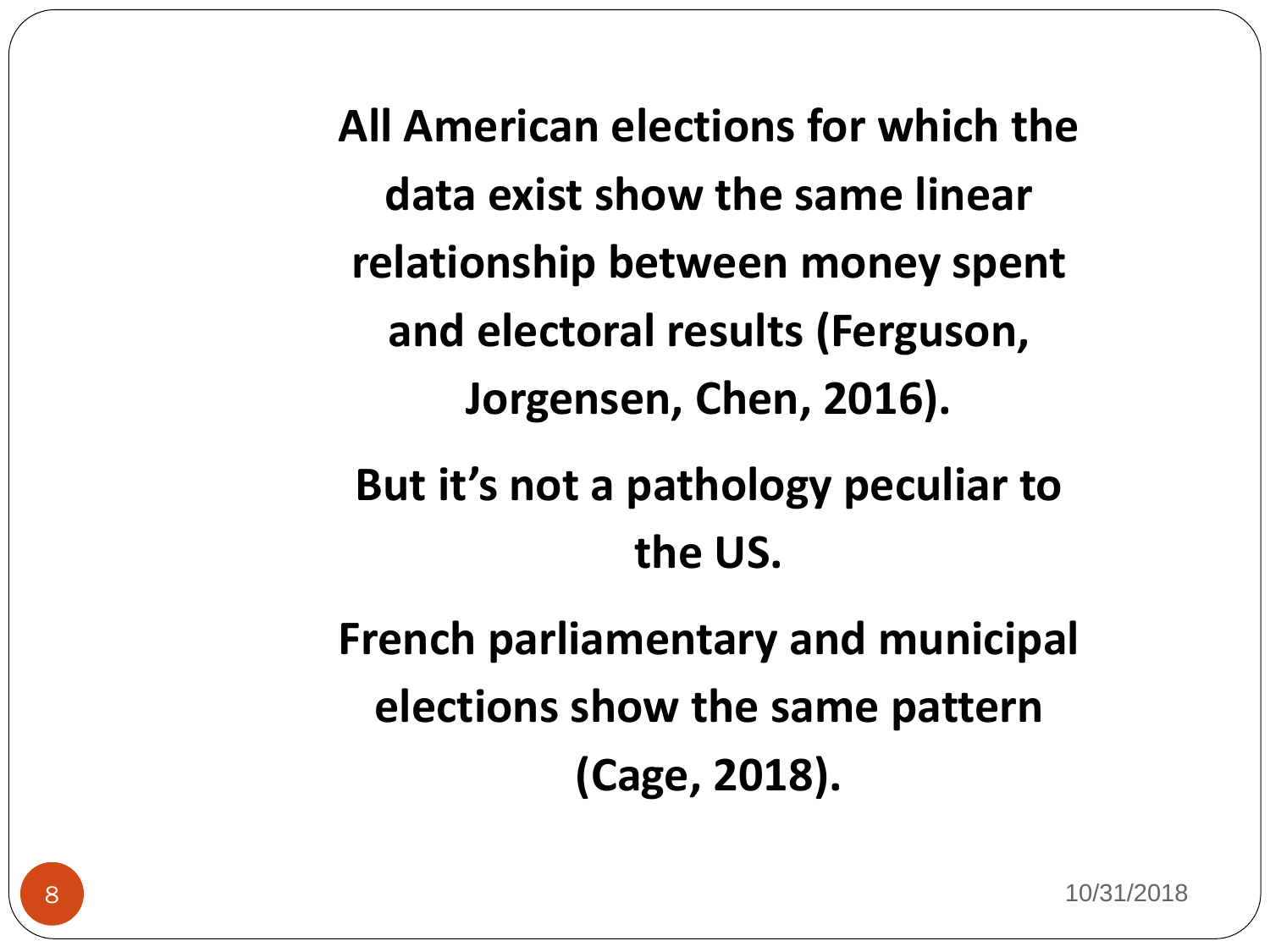#### US House Elections, 1980-2012 Money spent closely tracks votes, yet again.

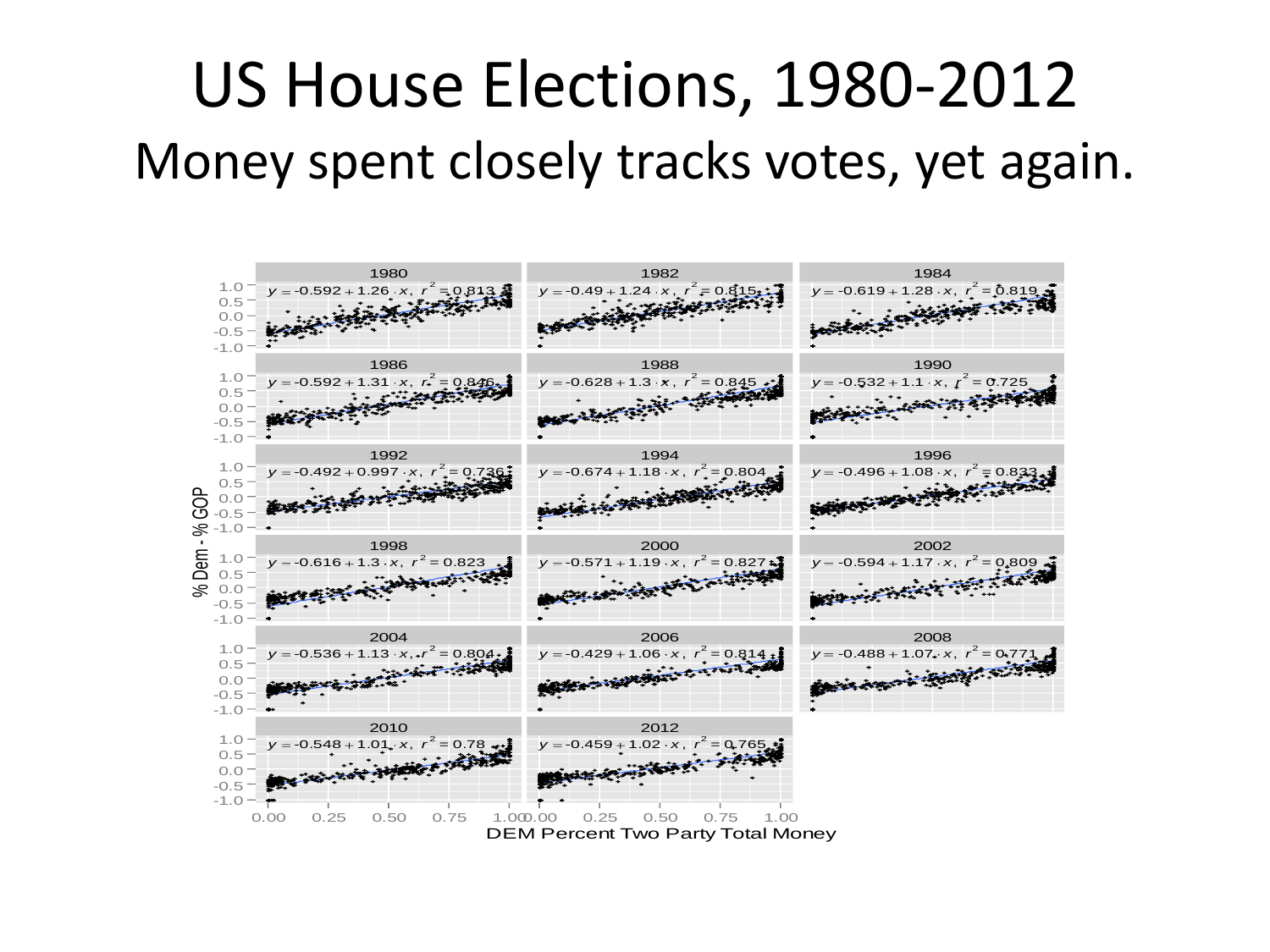## The same pattern shows in Senate Elections, 1980 to 2014

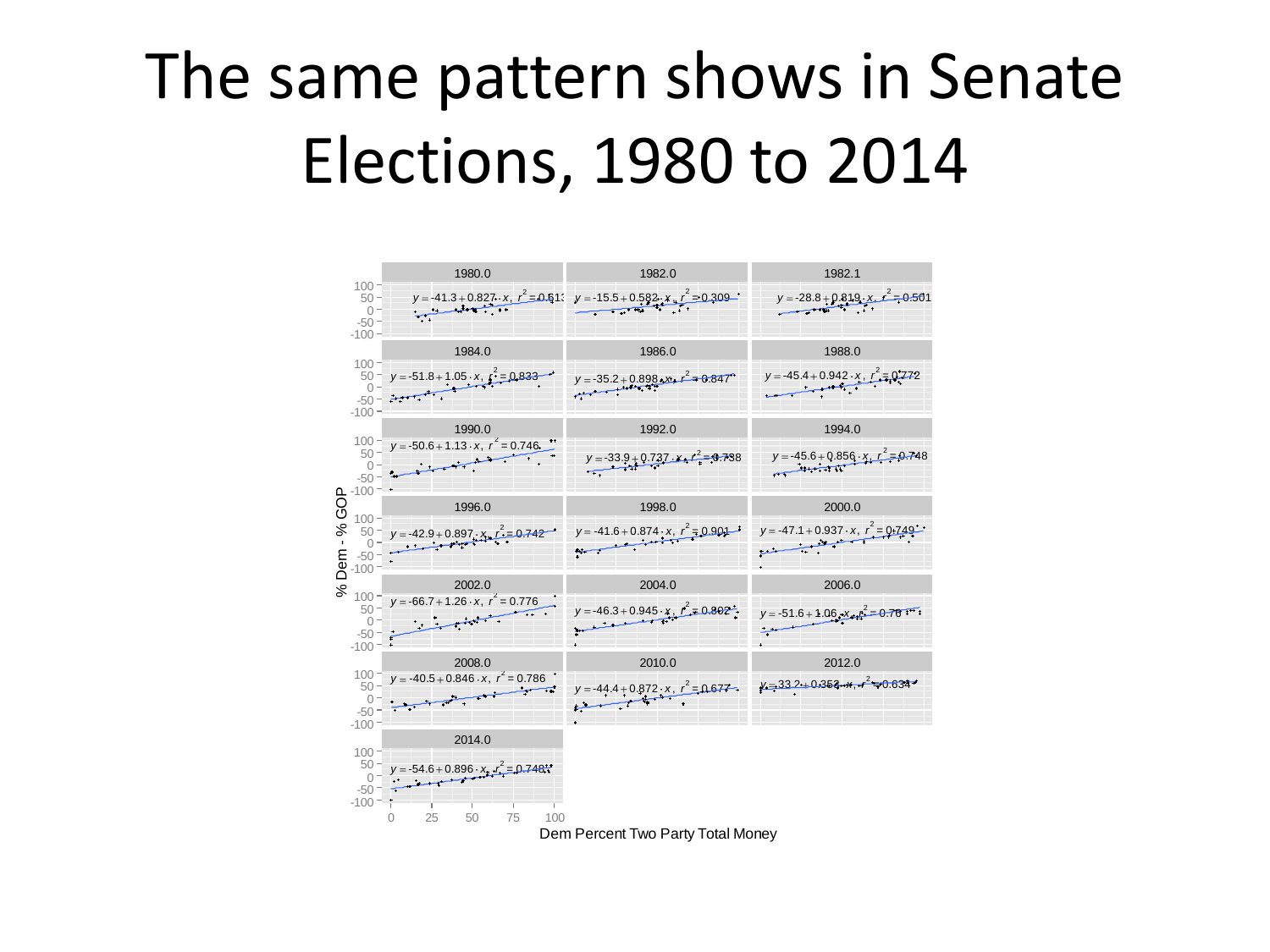## **Saving the appearances? Maybe the money follows votes?**

**Not in general: See Ferguson, Jorgensen, and Chen's "How Money Drives US Congressional Elections," INET Working Paper # 48, 2016**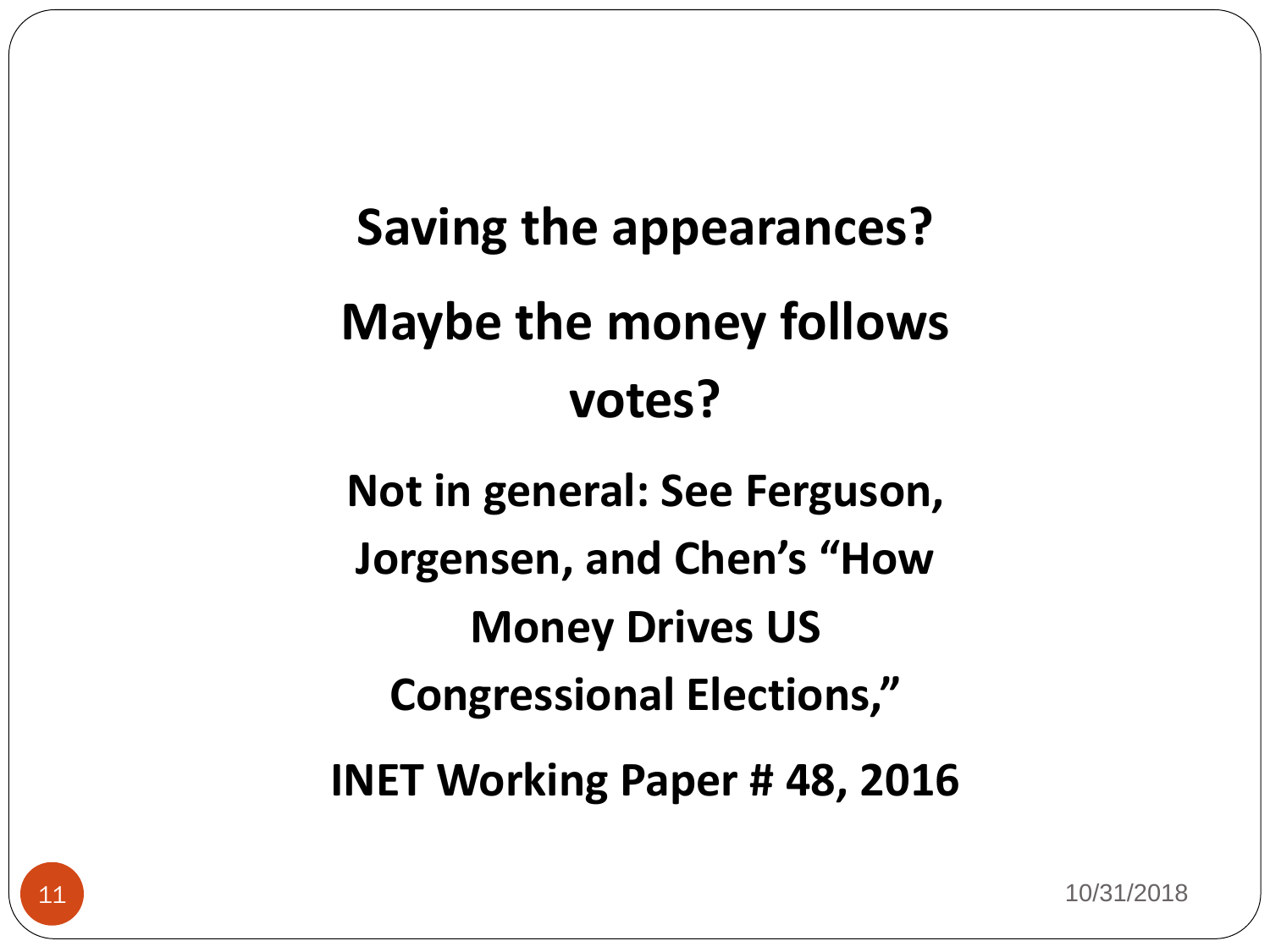**Many estimates of "donor concentration" -- how much of total money comes from a few donors – exist. They are all too low, even when the numbers are shocking. They do poorly at aggregating money from people in the same firms and all the ways the firms donate.**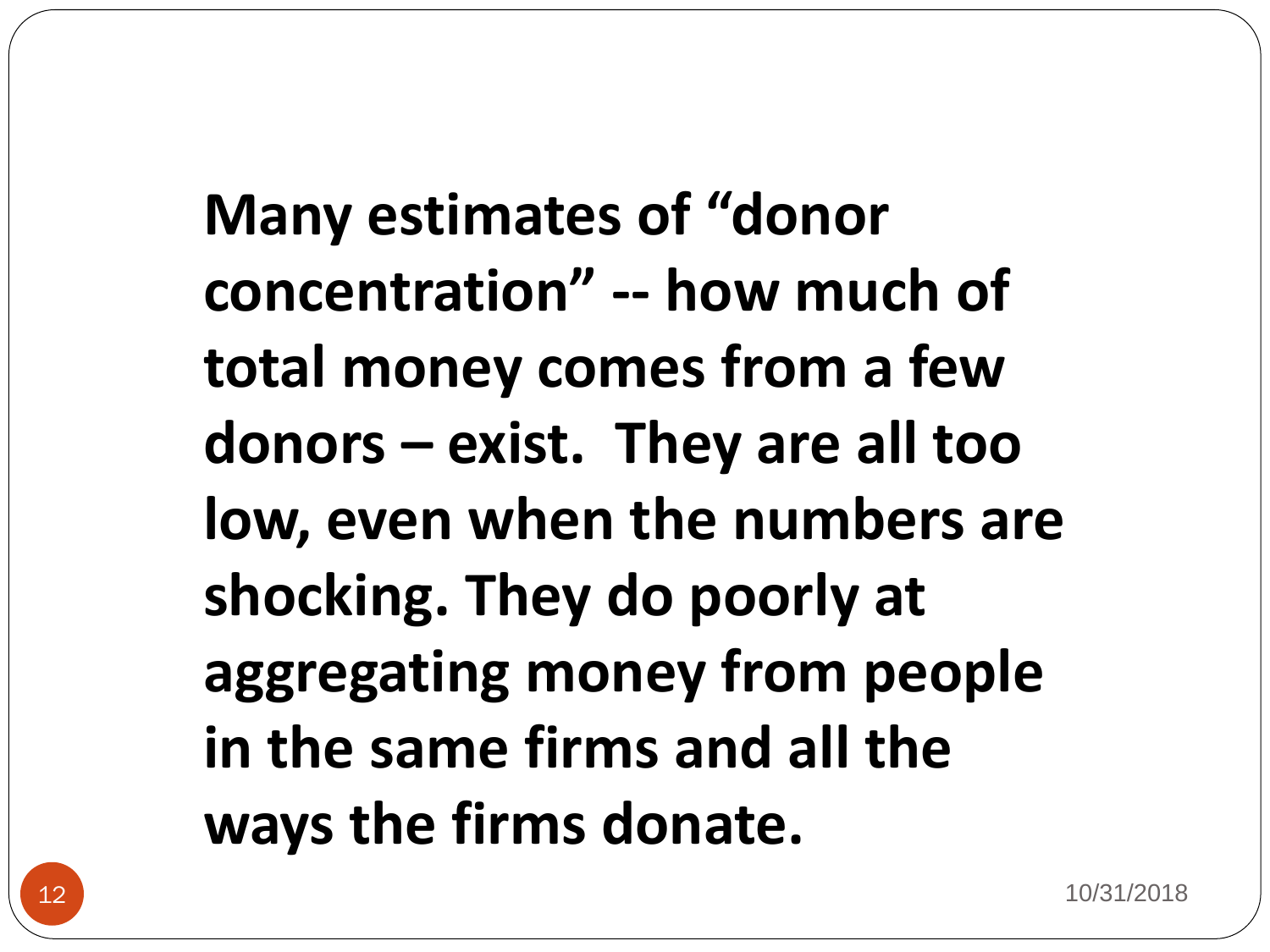## Measuring Formal Campaign Money Is Very Difficult

- 1. Must combine Federal Election Commission totals + IRS, which oversees "527" monies + state and local
- 2. Names of individuals are unreliable; same with addresses, occupations, Sr., Jr., Ms., etc.
- 3. Many company names are opaque or disguised
- 4. Massive double counting, including "ersatz dark money" with PACs and 527s party transfers, etc.; disentangling flow of actual new money from real sources is the key problem
- 5. Critical role of the "investing unit" that is putting people from the same companies together.

See Ferguson, Jorgensen, Chen, 2013, 2016, 2017; our estimates are routinely much higher than others'.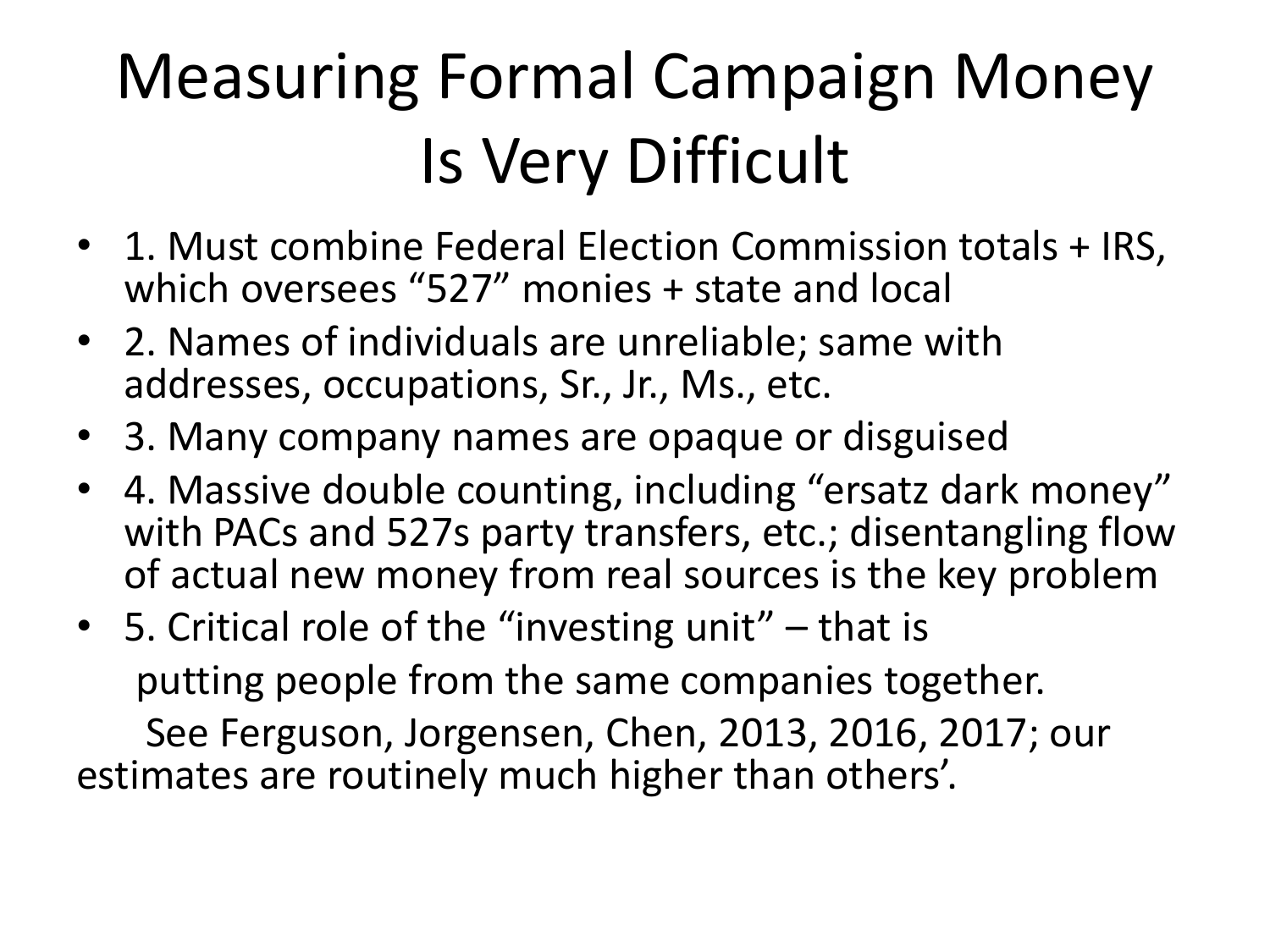## **Our estimates do not include state and local races, unless they make it into federal sources.**

- **PERCENT OF ORIGINAL MONEY FROM TOP 400 DONORS & TOP .01% OF DONORS**
- **DONOR PERCENT AMOUNT**
- **Top 400 Donors % 29.86 \$2,446,370,446.62**
- **Top .01%**  $\frac{6}{6}$  57.16 \$4,682,337,094.94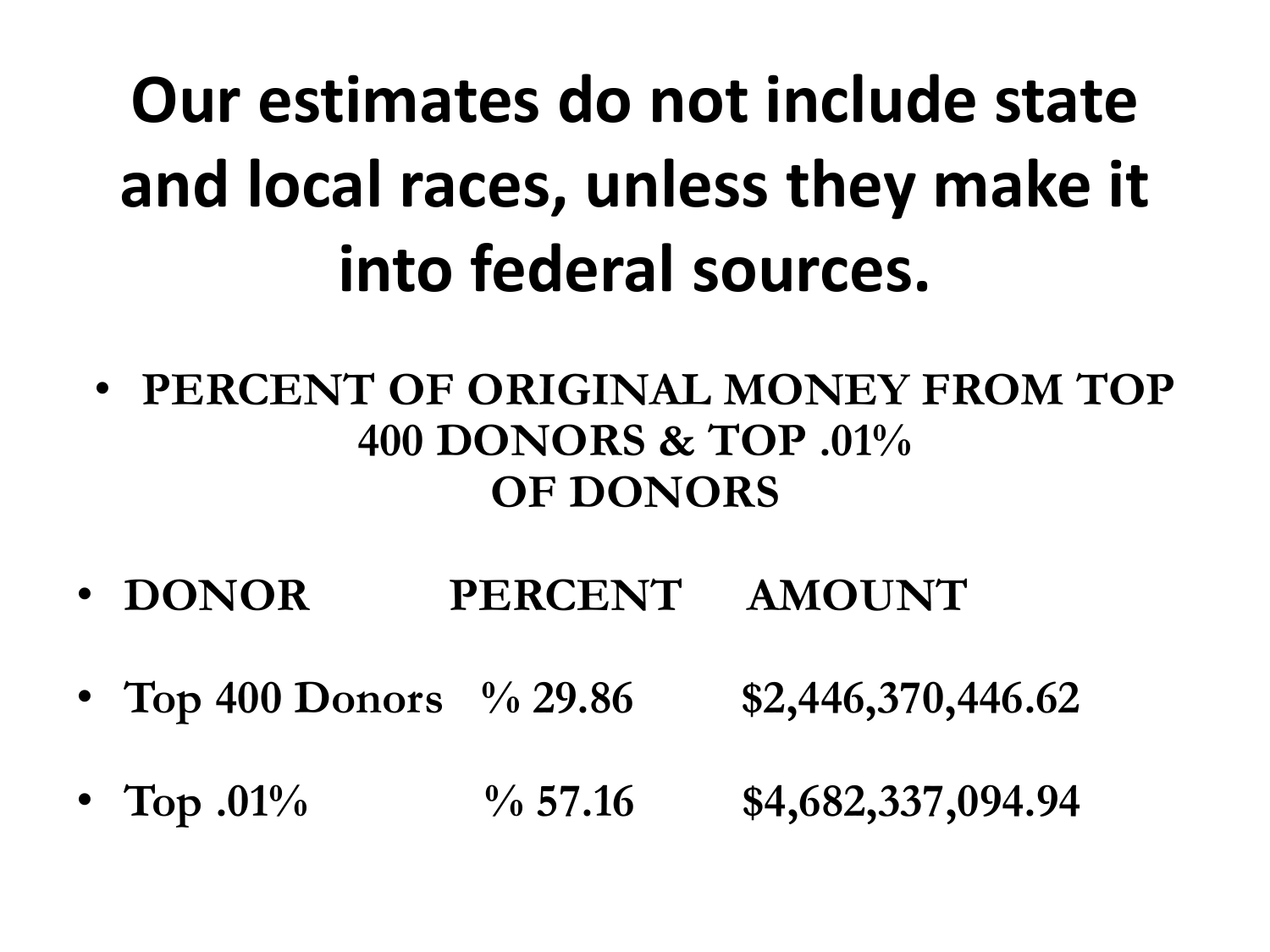#### **PERCENT OF ORIGINAL MONEY FROM TOP 400 DONORS & TOP .01% OF DONORS, not including LABOR**

| <b>DONOR</b> | <b>PERCENT</b> | <b>AMOUNT</b> |
|--------------|----------------|---------------|
|              |                |               |

**Top 400 Donors % 26 \$2,150,496,653.66**

**Top .01% of Donors % 54 \$4,386,463,301.98**

15 10/31/2018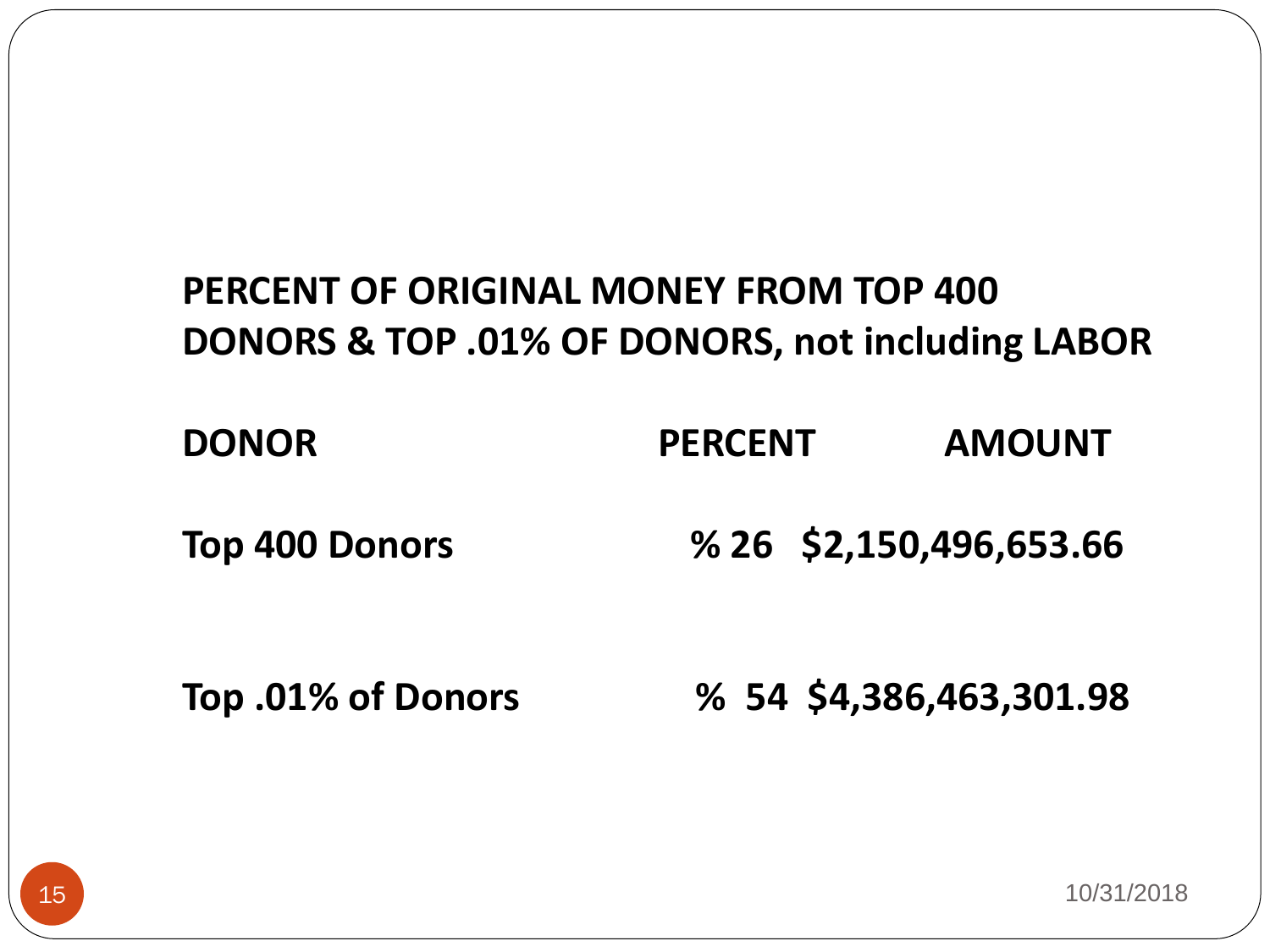## Countervailing Power in America, 2016

**Sum the two types of Labor contributions -- itemized and unitemized \$ totals -- to arrive at total Labor \$ in federal elections and compare to all other money.**

**\$564,592,573 -- 7% of all money**

**• Not much money considering all the members of the tribe.** 10/31/2018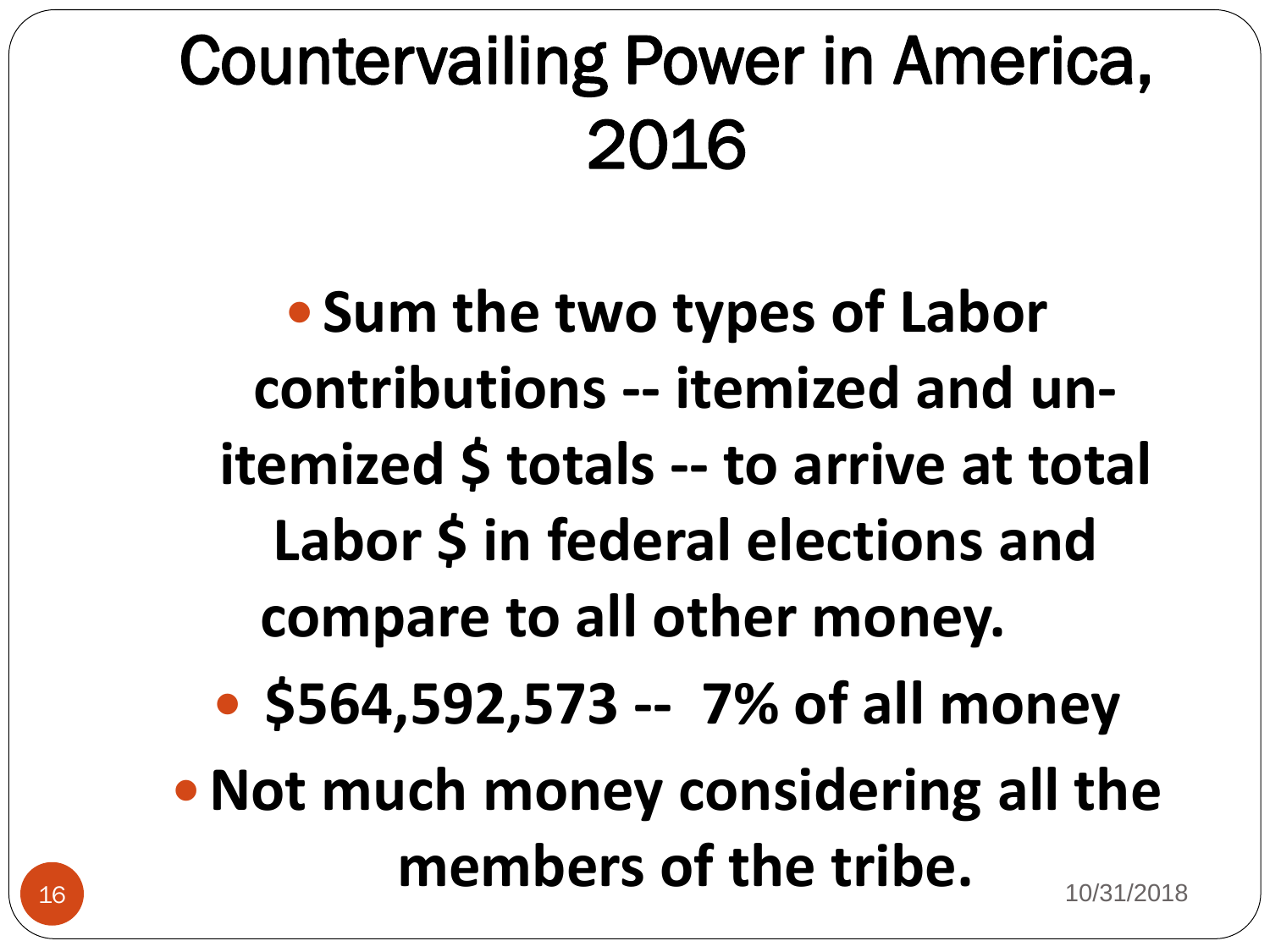**Some Blue tribal leaders are now proposing a "bold" reform: Refuse all PAC money. What difference would that make?**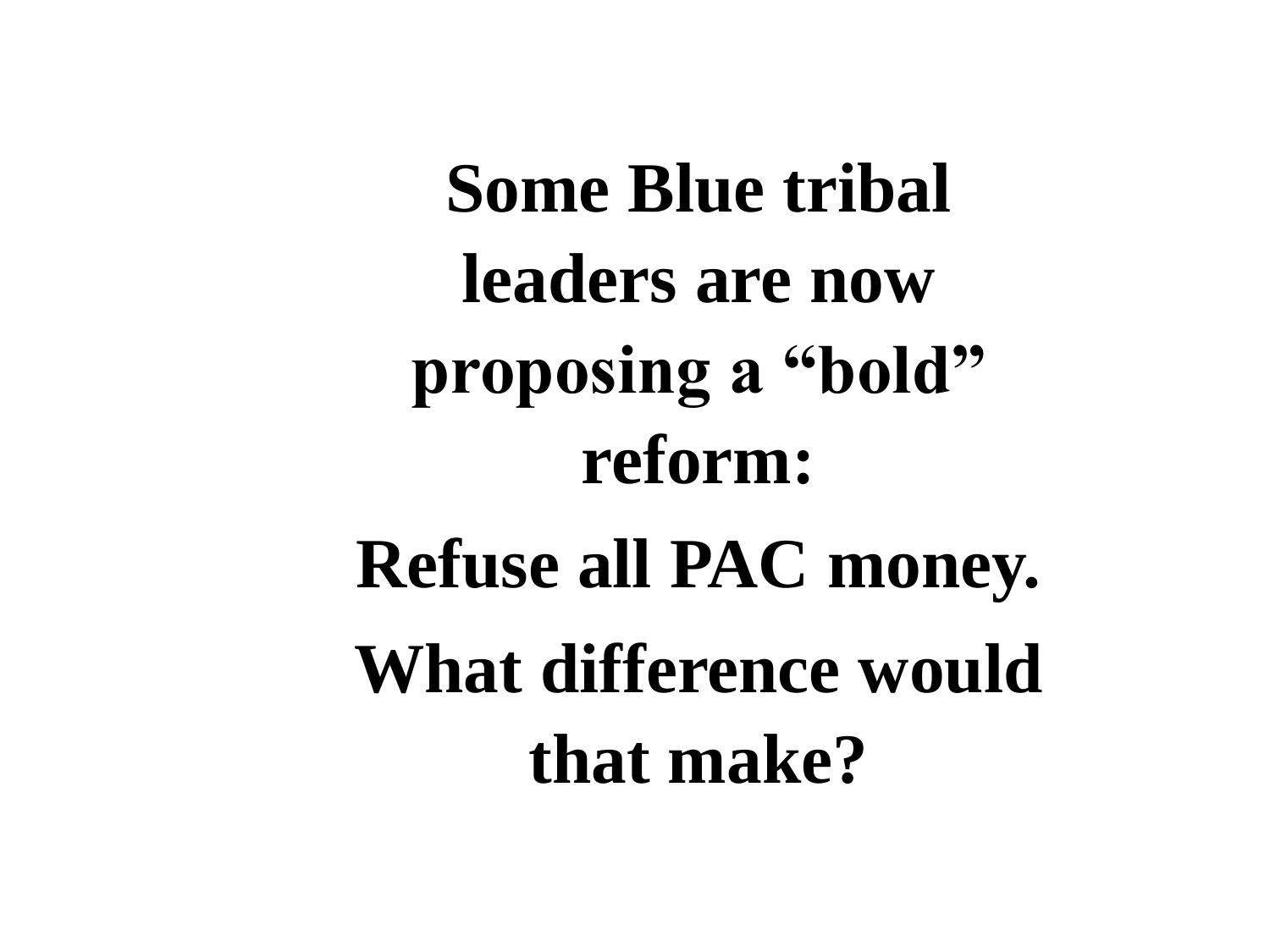#### **Very little.**

**Contributions from Pacs to Dem Senate campaigns add up to about 10% of all spending. (Higher figures you see come from excluding "outside" money from Super Pacs and nonprofits officially unconnected to the campaigns.) Even assuming no substitution of additional personal contributions for the missing pac funds (a ridiculous notion), this doesn't add up to much.**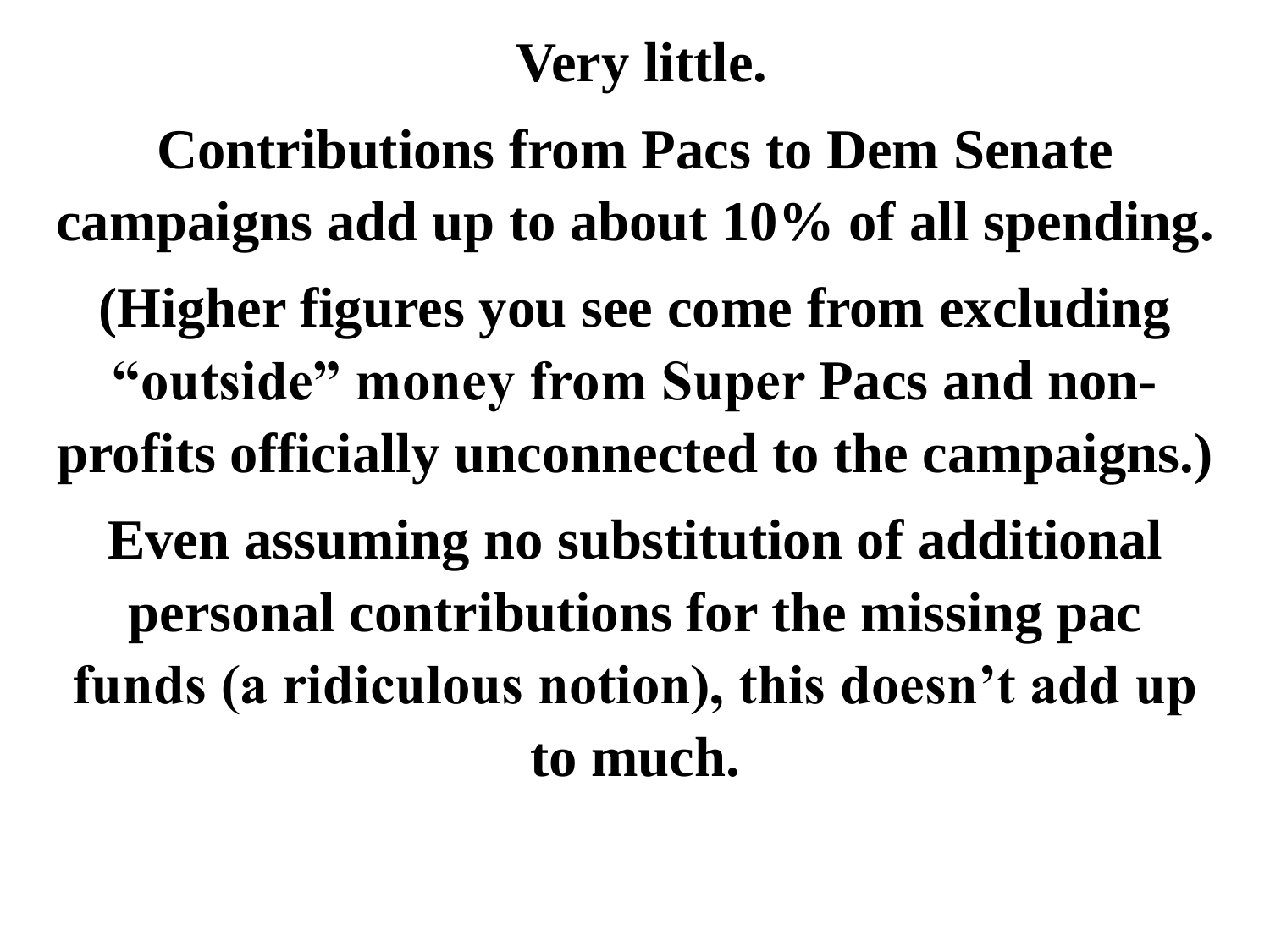# **What would truly change the system?**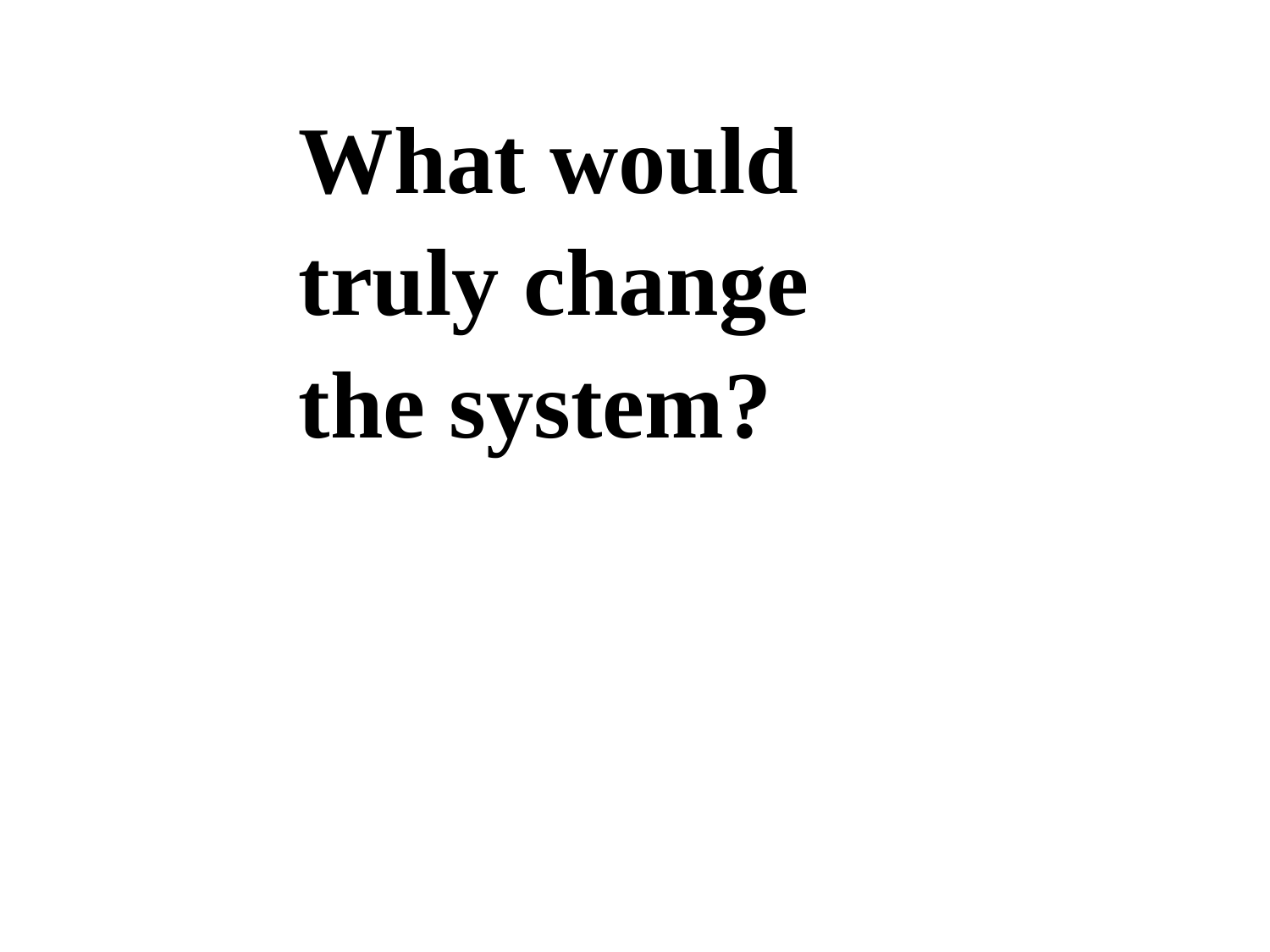**The power of money is directly related to inequality. Its ability to shape system outcomes may have reached a point of no return.**

**Consider the next graph. This plots salaries of top federal regulators over time against incomes of those in financial markets. If you can walk through a revolving door to a far higher income, it is idle to expect serious regulation.**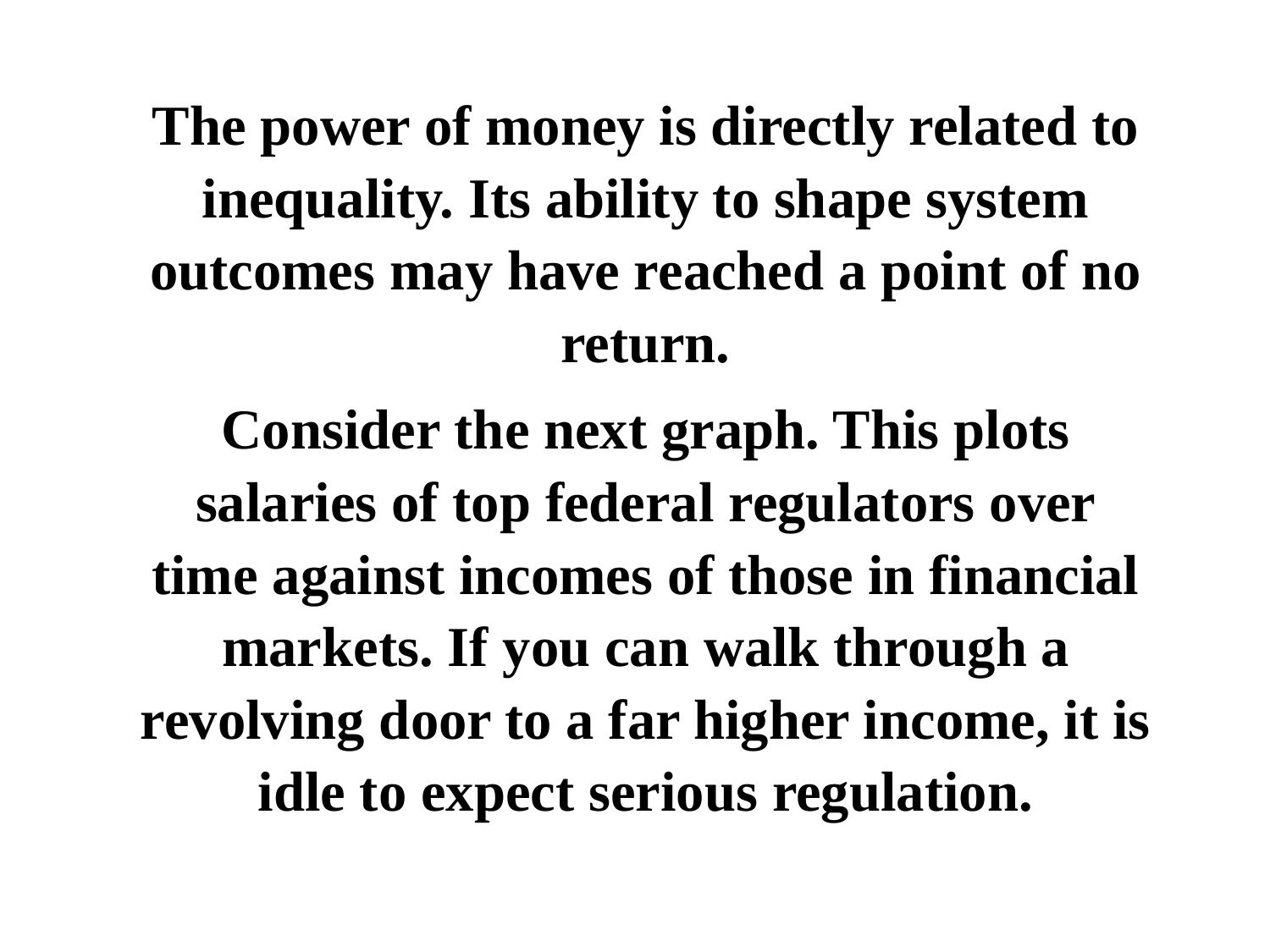### David vs. Goliath in Regulation

**Figure After Ferguson and Johnson, 2013** 

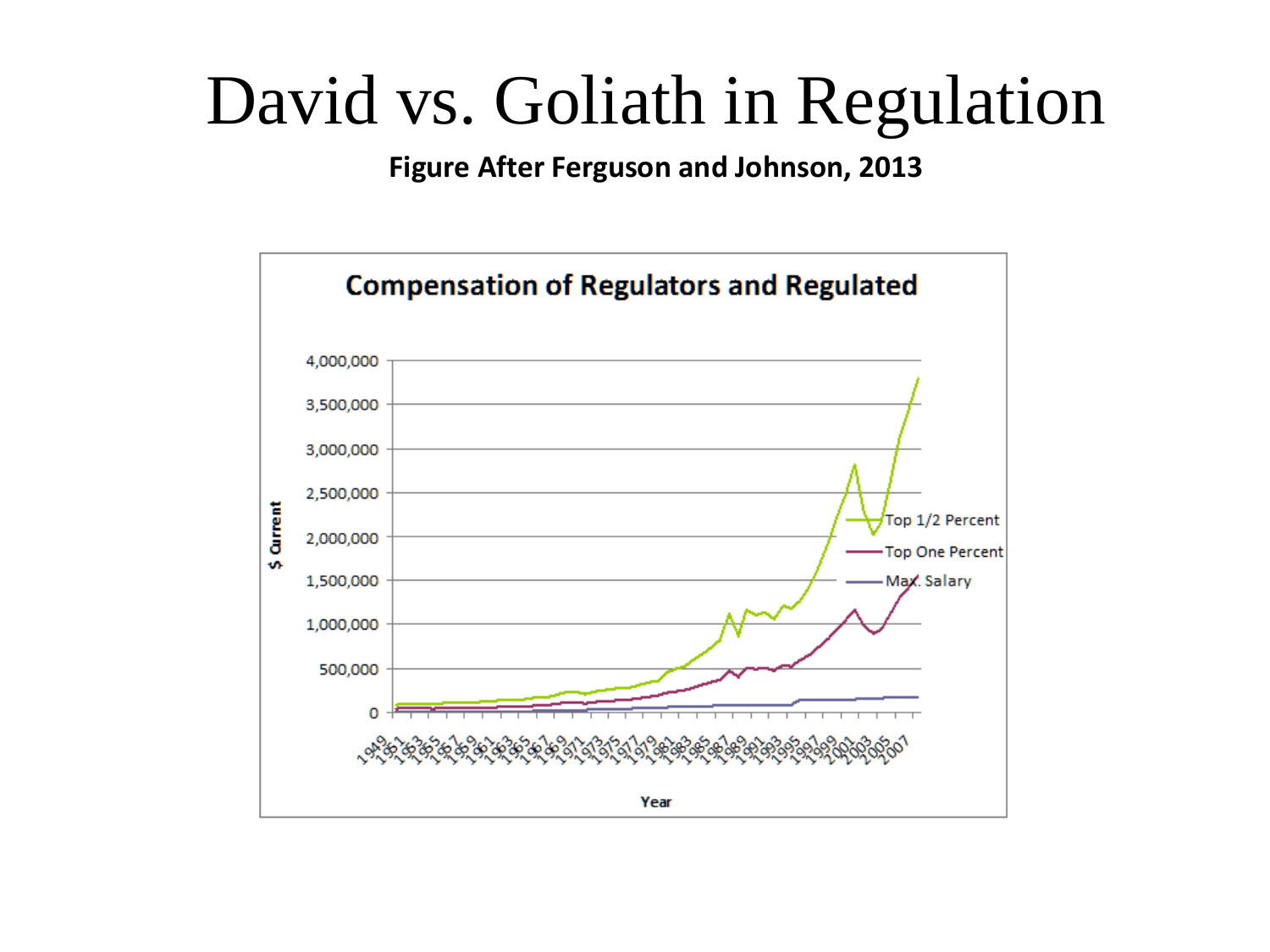### And Remember: Formal Campaign Money is Only A Slice of the Spectrum of Political Money

#### **Figure After Ferguson, Jorgensen, and Chen, 2017**

| 1. Payments         | 2. Payments to             | 3. Foundations   | 4. Lobbying                | <b>5. Think Tanks</b>      | 6. Formal             | 7. Value of            | 8. Public               |
|---------------------|----------------------------|------------------|----------------------------|----------------------------|-----------------------|------------------------|-------------------------|
| to Lawyers          | <b>Political Figures</b>   | and Charitable   | <b>Legal Definition Is</b> | Rapid Growth               | Campaign              | <b>Stock Tips,</b>     | <b>Relations</b>        |
| <b>for Services</b> | Many Hundreds of           | <b>Grants</b>    | <b>Very Narrow</b>         | <b>Especially Since</b>    | <b>Spending</b>       | <b>IPOs To</b>         | <b>Spending</b>         |
| (After Stigler,     | <b>Millions of Dollars</b> | Many Not         | $2010$ on the              | 1970s                      | Total                 | <b>Political</b>       | <b>Some</b>             |
| Substantial,        | <b>Includes Certain</b>    | Political; Some  | <b>Record Totals</b>       | In $2005$ Major D.C.       | Expenditures on       | <b>Figures</b>         | <b>Certainly</b>        |
| <b>But Unknown</b>  | Directors Fees.            | That Do Go       | Approx. $$3.5$             | <b>Based Think Tanks</b>   | Federal               | "Event"                | <b>Affects Politics</b> |
|                     | Speaking Fees,             | Through Think    | Billion.                   | Spent Approx \$411         | <b>Campaigns Only</b> | Analysis"              |                         |
|                     | <b>Book Contracts:</b>     | Tanks            | \$ Refers to               | <b>Million</b>             | \$5.2 Billion in      | <b>Studies Suggest</b> |                         |
|                     | Some "Research"            | \$296 Billion in | Washington, D.C.           | <b>Many More Now</b>       | 2008; State and       | Very Large in          |                         |
|                     | and Philanthropic          | Total Giving in  | Lobbying in States         | <b>Outside Washington,</b> | <b>Local Spending</b> | <b>Certain Periods</b> |                         |
|                     | "Advice" From              | 2006; Perhaps 3  | and Cities Also            | D.C.                       | Heavy, Too            |                        |                         |
|                     | Consultants                | to 5% Might      | Large                      | Not Included in            |                       |                        |                         |
|                     |                            | Count as Broadly |                            | Estimate                   |                       |                        |                         |
|                     |                            | Political        |                            |                            |                       |                        |                         |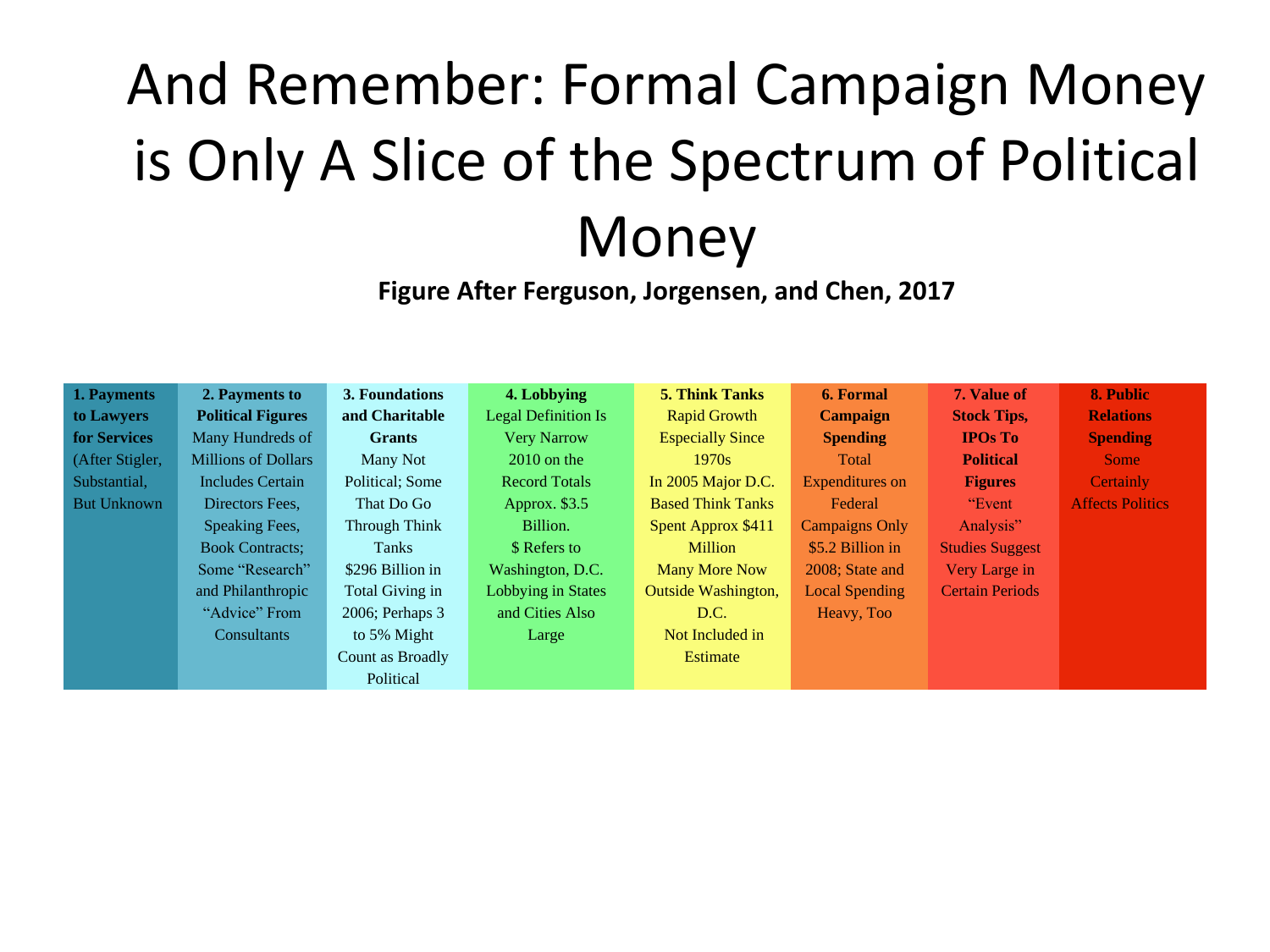**Campaign finance follows the basic axiom of the investment theory of politics: Campaigning isn't free. Costs are much higher than classical liberal theorists believed. As a result, either everyone pays a little to fund campaigns or a few pay for nearly everything – and control the system.**